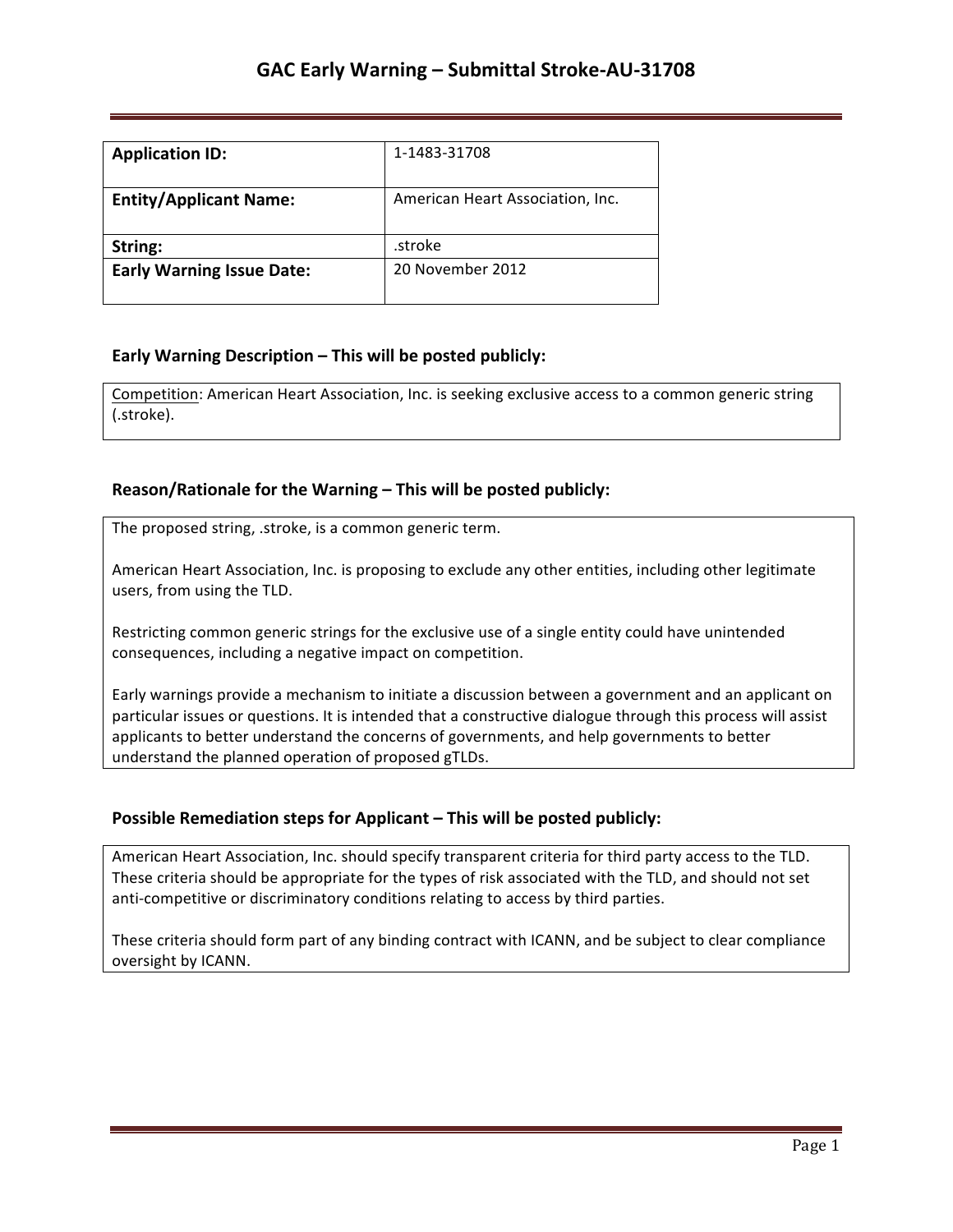## **Further Notes from GAC Member(s) (Optional) – This will be posted publicly:**

This Early Warning is from the Department of Broadband, Communications and the Digital Economy (DBCDE), on behalf of the Australian Government. In the first instance, communications and responses to this early warning should be emailed to gacearlywarning@gac.icann.org, with the text "Australian EW" and the application ID in the subject field.

# **INFORMATION FOR APPLICANTS**

# **About GAC Early Warning**

The GAC Early Warning is a notice only. It is not a formal objection, nor does it directly lead to a process that can result in rejection of the application. However, a GAC Early Warning should be taken seriously as it raises the likelihood that the application could be the subject of GAC Advice on New gTLDs or of a formal objection at a later stage in the process. Refer to section 1.1.2.4 of the Applicant Guidebook (http://newgtlds.icann.org/en/applicants/agb) for more information on GAC Early Warning.

## **Instructions if you receive the Early Warning**

**ICANN** strongly encourages you work with relevant parties as soon as possible to address the concerns voiced in the GAC Early Warning.

### **Asking questions about your GAC Early Warning**

If you have questions or need clarification about your GAC Early Warning, please contact gacearlywarning@gac.icann.org. As highlighted above, ICANN strongly encourages you to contact gacearlywarning@gac.icann.org as soon as practicable regarding the issues identified in the Early Warning. 

### **Continuing with your application**

If you choose to continue with the application, then the "Applicant's Response" section below should be completed. In this section, you should notify the GAC of intended actions, including the expected completion date. This completed form should then be sent to gacearlywarning@gac.icann.org. If your remediation steps involve submitting requests for changes to your application, see the change request process at http://newgtlds.icann.org/en/applicants/customer-service/change-requests.

In the absence of a response, ICANN will continue to process the application as submitted.

### **Withdrawing your application**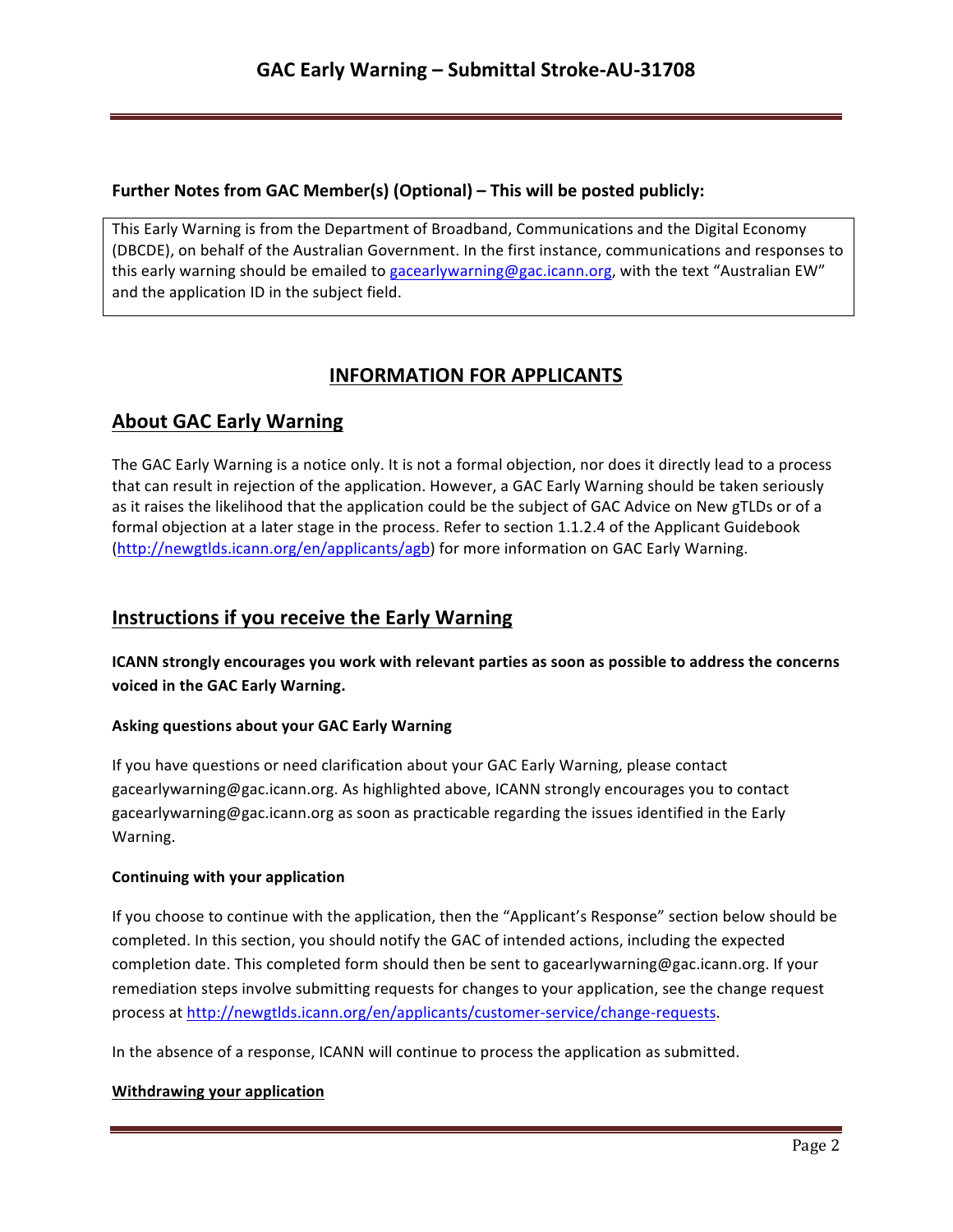# **GAC Early Warning – Submittal Stroke-AU-31708**

If you choose to withdraw your application within the 21-day window to be eligible for a refund of 80% of the evaluation fee (USD 148,000), please follow the withdrawal process published at http://newgtlds.icann.org/en/applicants/customer-service/withdrawal-refund. Note that an application can still be withdrawn after the 21-day time period; however, the available refund amount is reduced. See section 1.5 of the Applicant Guidebook.

For questions please contact: **gacearlywarning@gac.icann.org** 

### **Applicant Response:**